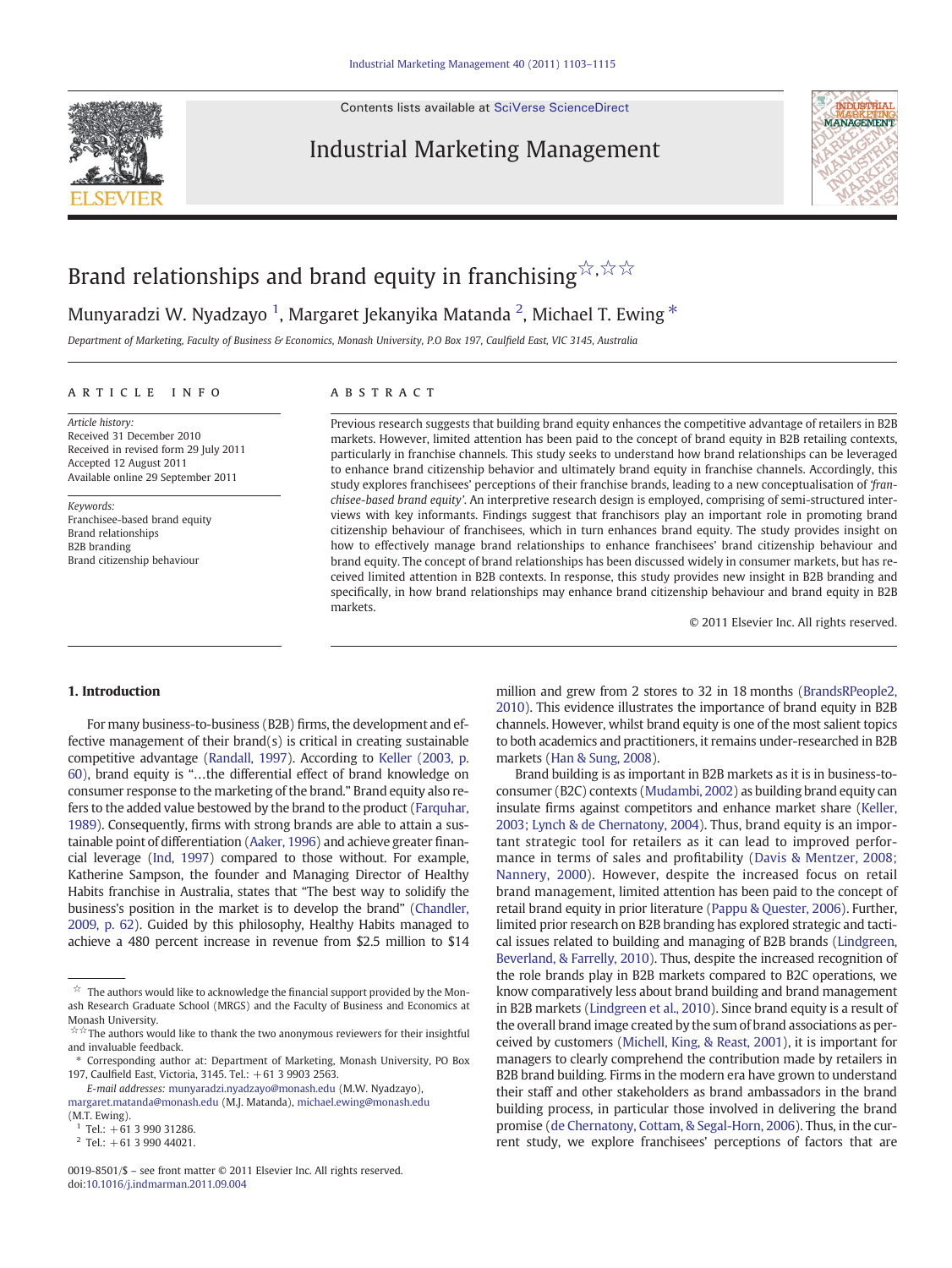viewed as fundamental in building franchise brands in such B2B channels.

Brand equity from the retailer's perspective is encapsulated in three conceptual ideals, namely; (i) the equity associated with the retailer's brand, (ii) the equity associated with the retailer's store brand, and (iii) the retailer's perceptions of the brand they sell [\(Baldauf, Cravens,](#page--1-0) [Diamantopoulos, & Zeugner-Roth, 2009, p. 2](#page--1-0)). In this paper, we capture franchisees' perceptions of the brand they are associated with; as a result we introduce the term franchisee-based brand equity (FBBE). Whilst a number of brand equity models have been advanced in recent years (e.g., [Baldauf et al., 2009; Broyles, Schumann, & Leingpibul, 2009; Yoo](#page--1-0) [& Donthu, 2001](#page--1-0)), there is need for additional models that present more detailed empirical research on brand equity in various contexts [\(Keller, 2003\)](#page--1-0).

In particular, despite the uniqueness of brand management in franchise channels (see [Pitt, Napoli, & Merwe, 2003](#page--1-0)) no distinct models have been advanced to explain brand equity in this particular marketing channel. [Bordonaba-Juste and Polo-Redondo \(2008\)](#page--1-0) describe a franchise channel as a system of interdependent firms that make products or services available to consumers through negotiation and exchange. In conventional B2B channels, dyadic relationships can be assumed to be equal, yet this is not the case in franchise systems. Specifically, in a franchise channel the franchisor sells contractual rights to market goods and services using its brand name and business practices to franchisees ([Combs, Michael, & Castrogiovanni, 2004\)](#page--1-0). Consequently, the distribution of products in franchises is governed by a contract which is a vehicle to centralise operations and control the efforts of other members in the distribution channel ([Ronald & House, 1971](#page--1-0)). In such constrained business environments, franchisees need to form strong attachment with the franchise brand name to enhance its brand value. Thus, besides the legal/contractual relationship, there is need to understand other factors that can create value for the franchise brand and the franchise channel as a whole. Given this background, this paper addresses the following two research questions, based on franchisees' perceptions:

- (i) How to promote brand equity in franchise channels?
- (ii) What promotes franchisees' brand citizenship behaviour?

This study seeks to understand how brand relationships can be leveraged to enhance brand citizenship behaviour and subsequently brand equity in franchises. The paper is structured as follows: First we discuss the theoretical foundations underpinning this study, followed by a review of literature on brand equity (focusing on franchisees), brand relationship management and brand citizenship behaviour. The research methodology and results are then presented. The paper concludes with a discussion of the results, research implications for scholars and managers and directions for future research.

### 2. Theoretical background

In prior literature, a number of theories have been advanced to explain how brands enhance relational and economical value. For example, [Louro and Cunha \(2001\)](#page--1-0) posit that relational theories conceive brand management as a continual dynamic process, in which brand value and meaning are concurrently created through interlocking behaviours, collaboration and competition between firms and consumers. Other researchers conceptualise brand equity as a relational market-based asset that is an external resource that resides in the relationships of final users of the brand (e.g., [Davis & Mentzer, 2008;](#page--1-0) [Delgado & Munuera, 2005](#page--1-0)). Thus, "…brand equity ultimately derives in the market place from the set of brand associations and behaviours that have been developed towards the brand" [\(Delgado & Munuera,](#page--1-0) [2005, p.188](#page--1-0)). [Fournier \(1998\)](#page--1-0) suggests that brands can serve as relationship partners that have a personality that consumers can form a dyadic relationship with. Therefore, by establishing strong relationships with the brand, franchisees can differentiate themselves from competitors and non-franchised retailers ([Gupta, Grant, & Melewar](#page--1-0), [2008\)](#page--1-0).

Some theorists have used the resource constraint, agency and search cost approaches to explain franchising [\(Hopkinson & Hogarth-Scott,](#page--1-0) [1999\)](#page--1-0). However, these theories have failed to fully capture the behavioural issues that surround relational exchanges within franchise channels ([Combs et al., 2004; Harmon & Grif](#page--1-0)fiths, 2008). One such theory that has been used to explain relational benefits and inter-firm relationships in industrial marketing is social exchange theory (SET). Hence, drawing on SET we build our thesis of brand relationship management effects on brand citizenship behaviour and brand equity. By definition, SET is a continuous mutual process in which actions are voluntary and dependent on rewarding reactions from other parties ([Das](#page--1-0) [& Teng, 2002](#page--1-0)). SET has been applied in franchise relationships, where reciprocity is recognised as a key driver of relationship value ([Harmon](#page--1-0) & Griffi[ths, 2008](#page--1-0)). Thus, exchanges are primarily driven by self-interest, characterised by cooperation and reciprocity in terms of mutually economic and non-economic results [\(Frazier & Rody, 1991; Metcalf, Frear,](#page--1-0) [& Krishnan, 1992\)](#page--1-0). SET suggests that it is the non-contractual values of an exchange such as trust and its sources namely ethics, kinship and friendship that enhance extra-role behaviour in agents ([Blau, 1964; Li,](#page--1-0) [2010](#page--1-0)). Thus, our study considers SET as a strong theoretical grounding for understanding factors that enhance franchisees' brand citizenship behaviour and brand equity.

#### 3. Literature review

#### 3.1. Franchisee-based brand equity (FBBE)

There is some agreement amongst scholars ([Brodie, Glynn, & van](#page--1-0) [Durme, 2002; Keller, 1993; Keller & Lehmann, 2006\)](#page--1-0) that there are at least two distinct brand equity perspectives namely customerbased and financial-based brand equity. However, prior literature has paid limited attention to brand equity in B2B markets, resulting in brand equity being dubbed the 'intellectual step-child' [\(Ohnemus,](#page--1-0) [2009, p.159](#page--1-0)) in extant B2B branding literature. [Webster \(2000\)](#page--1-0) argues that discussing brands from a consumers' view is a traditional approach that can result in inadequate analysis of brand equity and consequently, in ineffective management of B2B brands. [Davis](#page--1-0) [\(2003, p. 2\)](#page--1-0) similarly warns that "…focusing exclusively on managing the brand in consumer markets ignores the needs of important downstream customers such as distributors and retailers and fails to capitalise on the potential for leveraging brand equity to create added value with upstream suppliers." Thus, in an attempt to extend knowledge in brand building, some authors have conceptualised brand equity in various B2B markets, resulting in terms such as trade-based brand equity ([Davis, 2003](#page--1-0)), customer-based retailer equity ([Pappu & Quester,](#page--1-0) [2006\)](#page--1-0), B2B brand equity [\(Kuhn, Alpert, & Pope, 2008](#page--1-0)) and retailer-perceived brand equity [\(Baldauf et al., 2009\)](#page--1-0). The present paper builds on this stream of literature and conceptualises brand equity based on franchisees' perceptions as 'franchisee-based brand equity'. Based on [Aaker's](#page--1-0) [\(1991\)](#page--1-0) definition of brand equity in which he posits that the brand creates value for all members of the channel, we define FBBE as: a set of brand assets and liabilities linked to a brand, its name and symbol that add to or subtract from the value provided by a product or service to a franchisee.

Business partners in a marketing channel tend to gain sustainable competitive advantage through the creation of brand equity ([Gordon,](#page--1-0) [Calantone, & di Benedetto, 1993](#page--1-0)). Consequently, building brand equity is crucial if retailers wish to maintain and improve their financial performance. From the franchise channel perspective, both franchisees and franchisors share the incentive to promote and sustain franchise brand equity. However, franchisees may at times have little incentive to safeguard the franchise brand equity if there are no negative effects on their short-term profits [\(Watson & Johnson, 2010](#page--1-0)). In other words, "…for those franchisees whose business is characterised